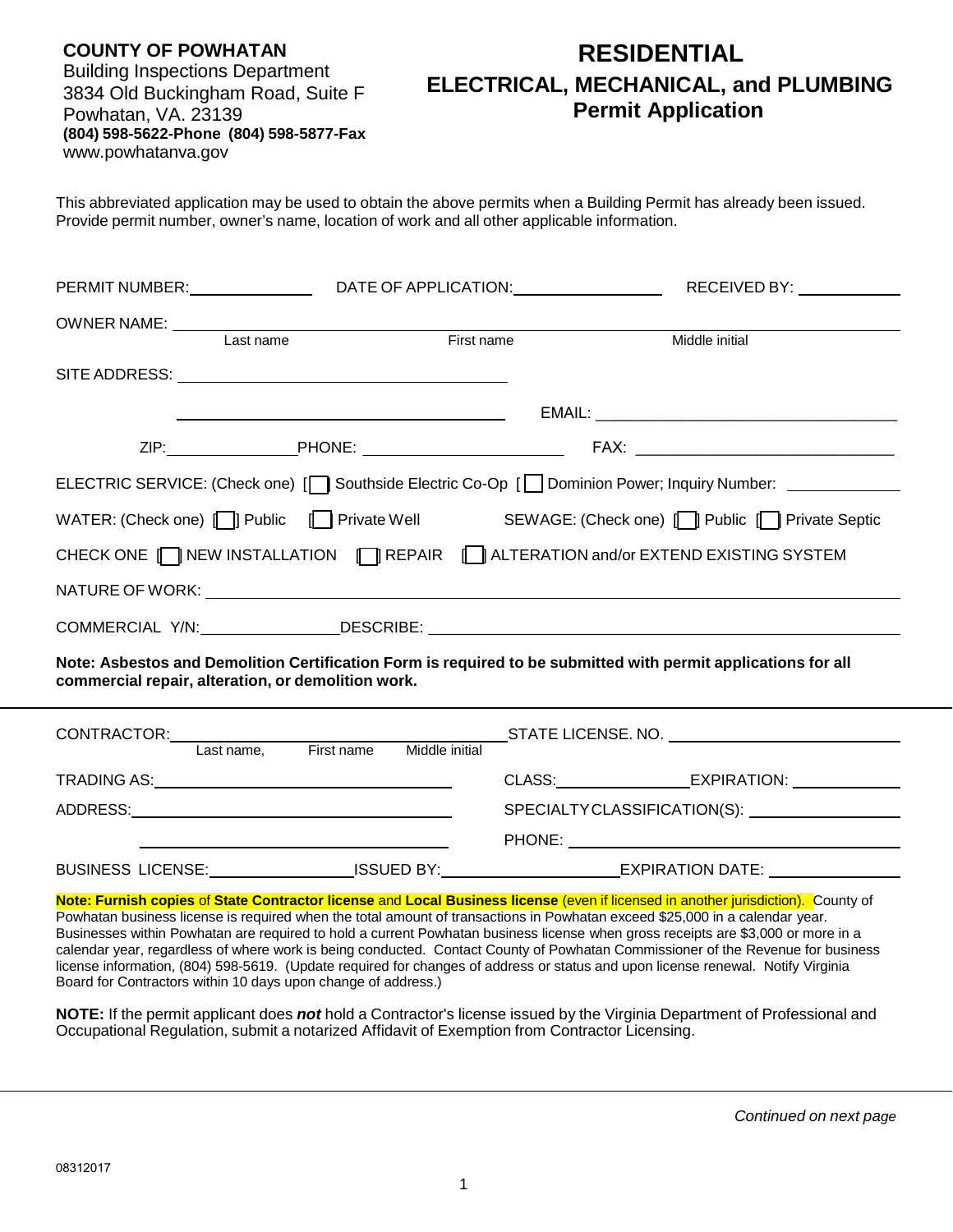## **CHECK EACH PERMIT TYPE FOR WHICH APPLICATION IS MADE AND PROVIDE REQUESTED INFORMATION**

| <b>ELECTRICAL PERMIT</b>                                                                                                                                                                                                                                                                         | Contract Value: \$                                                                               |                                                                                       |
|--------------------------------------------------------------------------------------------------------------------------------------------------------------------------------------------------------------------------------------------------------------------------------------------------|--------------------------------------------------------------------------------------------------|---------------------------------------------------------------------------------------|
| Service Ent Conductor Size<br>Change of service Y/N  ___________<br>Other Work (Specify):                                                                                                                                                                                                        | #Elec Range/Oven  ____________<br>Heat Pump Y/N  ____________<br>Aluminum or Copper  ___________ | Base Board Heat Y/N<br>Available Fault Current  ______<br>(Obtain from power company) |
| MECHANICAL/HVAC                                                                                                                                                                                                                                                                                  | Contract Value: \$                                                                               |                                                                                       |
| Type of Equipment to be installed<br>Fuel Type (Gas, Electric, Oil, Solar, Wood) [19] [2010] [2010] [2010] [2010] [2010] [2010] [2010] [2010] [2010<br>Duct Material (Rigid metal, Fiberglass, Flexible) __________<br>Wood Stove Y/N<br>Installation of Gas Piping Y/N<br>Other Work (Specify): | <u> 1989 - Johann Barn, amerikansk politiker (d. 1989)</u><br>Listed & Labeled Y/N ________      | <b>BTU</b><br><u> 1980 - Johann Barbara, martin da kasar Amerikaansk konstantin (</u> |
| <b>PLUMBING PERMIT</b>                                                                                                                                                                                                                                                                           | Contract Value: \$                                                                               |                                                                                       |
| #Water Closets  _____________<br>#Clothes Washer  _____________<br>#Water Heaters  ______________                                                                                                                                                                                                | #Dishwashers  _____________                                                                      |                                                                                       |
| Other Work (Specify):                                                                                                                                                                                                                                                                            |                                                                                                  |                                                                                       |

#### **PERMIT FEES:**

Refer to the separate FEES SCHEDULE document for complete list of fees. All fees plus state levy are to be paid upon application for a permit. *Only cash or check are acceptable payment methods*.

The Commonwealth of Virginia requires every jurisdiction to collect a 2% fee levy on each permit issued. This amount is added to the permit fee collected by the county at the time of application for a permit (i.e., \$50 permit fee  $+$  \$1.00 levy = \$51.00 total).

#### **By signing this application the applicant acknowledges responsibility for the above matters.**

I certify that I am legally authorized to make this application. I also certify that all construction will be executed in accordance **with the applicable provisions of the Virginia Uniform Statewide Building Code and the Ordinances of Powhatan County. No portion of the work executed under this permit will be used or occupied until a Final Inspection and/or Certificate of Occupancy is granted.**

| <b>Applicant Signature</b>    |               | Date                          |
|-------------------------------|---------------|-------------------------------|
| <b>Print Name</b>             |               |                               |
| Applicant is   Building Owner | Owner's Agent | Contractor/Contractor's Agent |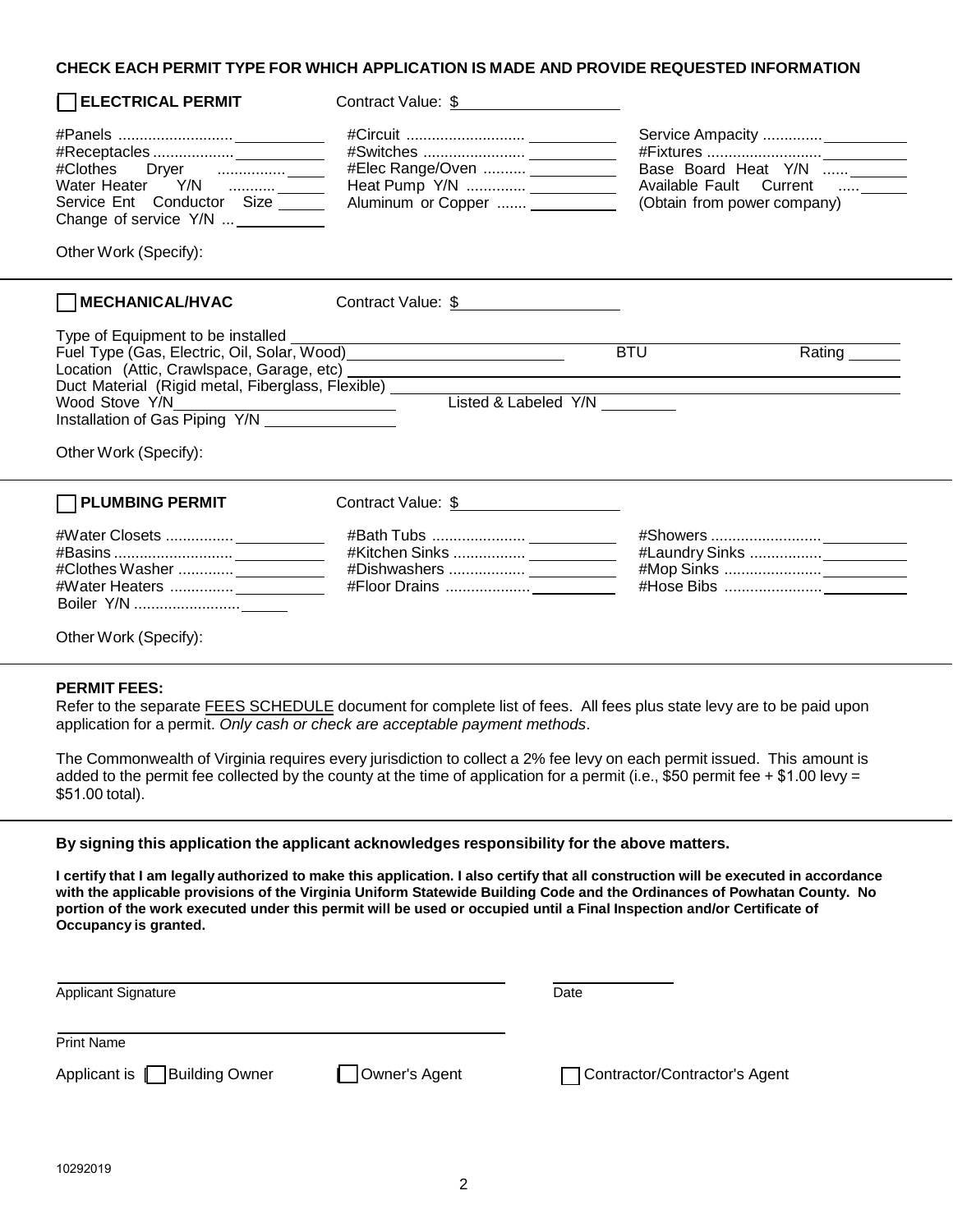| <b>COUNTY OF POWHATAN</b><br><b>Building Inspections Department</b><br>3834 Old Buckingham Road, Suite F<br>Powhatan, VA. 23139<br>(804) 598-5622-Phone (804) 598-5877-Fax<br>www.powhatanva.gov                                                                | <b>RESIDENTIAL GAS</b><br><b>Permit Application</b>         |
|-----------------------------------------------------------------------------------------------------------------------------------------------------------------------------------------------------------------------------------------------------------------|-------------------------------------------------------------|
| PERMIT NUMBER: __________________DATE OF APPLICATION: __________________________RECEIVED BY: ____________                                                                                                                                                       |                                                             |
|                                                                                                                                                                                                                                                                 |                                                             |
| OWNER NAME:<br>Last name<br>First name<br>First name                                                                                                                                                                                                            | Middle initial                                              |
|                                                                                                                                                                                                                                                                 |                                                             |
| <u> 1989 - Johann Harrison, fransk politik (d. 1989)</u><br>CHECK ONE IT NEW INSTALLATION IT REPAIR IT ALTERATION and/or EXTEND EXISTING SYSTEM                                                                                                                 |                                                             |
| CONTRACTOR: Last name, First name Middle initial STATE LICENSE. NO.                                                                                                                                                                                             |                                                             |
|                                                                                                                                                                                                                                                                 | CLASS: ________________________ EXPIRATION: _______________ |
|                                                                                                                                                                                                                                                                 | SPECIALTY CLASSIFICATION(S): _________________              |
|                                                                                                                                                                                                                                                                 | <b>PHONE: Example 2008</b>                                  |
| BUSINESS LICENSE: ____________________ISSUED BY: _______________________________ EXPIRATION DATE: ____________                                                                                                                                                  |                                                             |
| Note: Furnish copies of State Contractor license and Local Business license (even if licensed in another jurisdiction). County of<br>Powbatan business license is required when the total amount of transactions in Powbatan exceed \$25,000 in a calendar vear |                                                             |

Powhatan business license is required when the total amount of transactions in Powhatan exceed \$25,000 in a calendar year. Businesses within Powhatan are required to hold a current Powhatan business license when gross receipts are \$3,000 or more in a calendar year, regardless of where work is being conducted. Contact County of Powhatan Commissioner of the Revenue for business license information, (804) 598-5619. (Update required for changes of address or status and upon license renewal. Notify Virginia Board for Contractors within 10 days upon change of address.)

*Continued on next page*